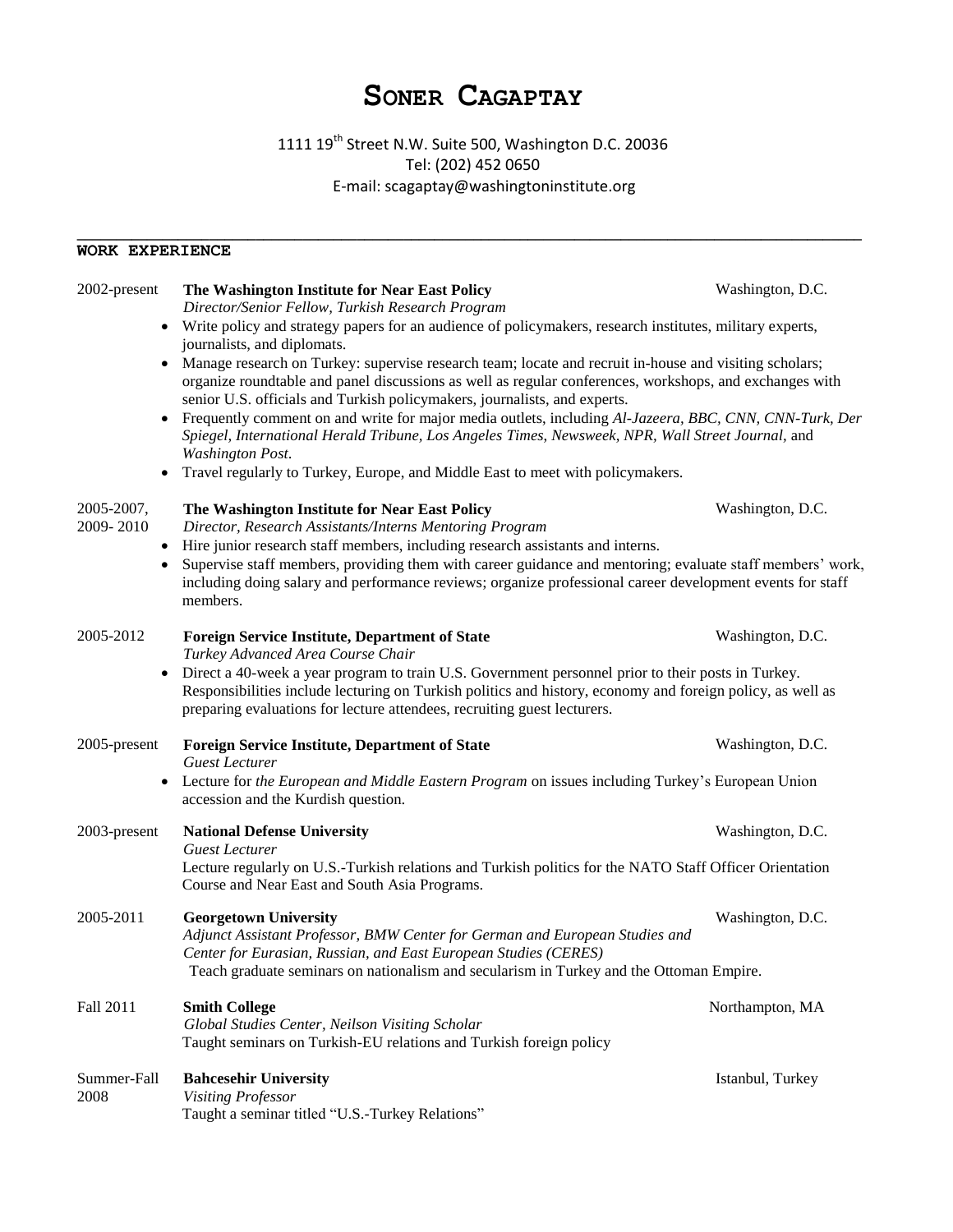Princeton, NJ

*Ahmet Ertegün Visiting Professor Chair, Department of Near Eastern Studies* Taught an undergraduate class on Turkish history, titled "Ethnic Cleansing of Ottoman Muslims in Europe and Turkish Nationalism."

2004-2008 **Yeditepe University** *Visiting Professor* Istanbul, Turkey Taught seminars at the university's *Summer Academy in International Law and European Law* on Turkish

2005-2006, 2006-2007

Summer

Taught a seminar titled, "Turkey: A Muslim Nation on Europe's Edge," the first course on modern Turkey offered at Yale in over three decades.

## 1998-2000 **Yale University** New Haven, CT

*Academic Assistant, Yale Council for Middle East Studies* Organized the Council's public lecture series; coordinated its publicity efforts; worked as its Webmaster.

## 1997-2002 **Yale University** New Haven, CT

*Teaching Assistant, Department of History* Led seminars for lecture courses. Ran discussions on readings; lectured; devised and graded exams. Taught seminars for the following courses: "History of the Modern Middle East**,"** Fall 1997; "International Communist Movement," Fall 1998 and Spring 2001; "Mediterranean Boundaries," Spring 1999; and "WWII in Eastern Europe," Fall 1999.

## 1993-1995 **Bilkent University Ankara, Turkey Ankara, Turkey Ankara**, Turkey

*Research Assistant*, *Department of International Relations* Assisted in teaching graduate and undergraduate courses. Coordinated in organizing two international conferences: "Minorities and Related Problems in the Balkans," October 1994; and "War in Bosnia and Herzegovina," April 1995.

\_\_\_\_\_\_\_\_\_\_\_\_\_\_\_\_\_\_\_\_\_\_\_\_\_\_\_\_\_\_\_\_\_\_\_\_\_\_\_\_\_\_\_\_\_\_\_\_\_\_\_\_\_\_\_\_\_\_\_\_\_\_\_\_\_\_\_\_\_\_\_\_\_\_\_\_\_\_\_\_\_\_\_\_\_\_\_\_\_\_\_\_\_\_\_\_\_\_\_\_\_

### **EDUCATION**

| 1996-2003 | <b>Yale University</b>                                                                                 | New Haven, CT          |  |
|-----------|--------------------------------------------------------------------------------------------------------|------------------------|--|
|           | Ph.D. in History, Spring 2003.                                                                         |                        |  |
|           | M.Phil. in History, Fall 1999                                                                          |                        |  |
|           | MA in History, Fall 1997.                                                                              |                        |  |
|           | Dissertation title: Crafting the Turkish Nation: Kemalism and Turkish Nationalism in the 1930s.        |                        |  |
|           | Concentrations: modern Turkish history, Islam and secularization, contemporary Middle East and the     |                        |  |
|           | Balkans, ethnic cleansing.                                                                             |                        |  |
| 1995-1996 | <b>Central European University</b>                                                                     | Budapest, Hungary      |  |
|           | Pre-Doctoral Fellowship, Center for the Study of Nationalism                                           | Prague, Czech Republic |  |
|           | Concentration: Minorities and nationalism.                                                             |                        |  |
|           | Traveled to Bosnia for research on a grant awarded by the Open Society Institute in Budapest, to study |                        |  |
|           | Bosnian nationalism.                                                                                   |                        |  |
| 1993-1995 | <b>Bilkent University</b>                                                                              | Ankara, Turkey         |  |
|           | MA, Department of International Relations                                                              |                        |  |
|           | MA thesis title: Minorities and Their Impact upon Balkan Security.                                     |                        |  |
|           | Concentration: International security, minorities in the Balkans and the Middle East.                  |                        |  |
| 1989-1993 | <b>Marmara University</b>                                                                              | Istanbul, Turkey       |  |
|           | BA, Department of International Relations                                                              |                        |  |
|           | Graduated as class valedictorian in 1993. Completed program in art history and archaeology in 1989 to  |                        |  |
|           | obtain professional tour guide license from the Turkish Ministry of Tourism                            |                        |  |
|           |                                                                                                        |                        |  |

## **Princeton University**

# foreign policy, U.S.-Turkish, Turkish-EU relations and U.S. politics. Spring 2003 **Yale University** New Haven, CT

*Instructor*, *Department of History*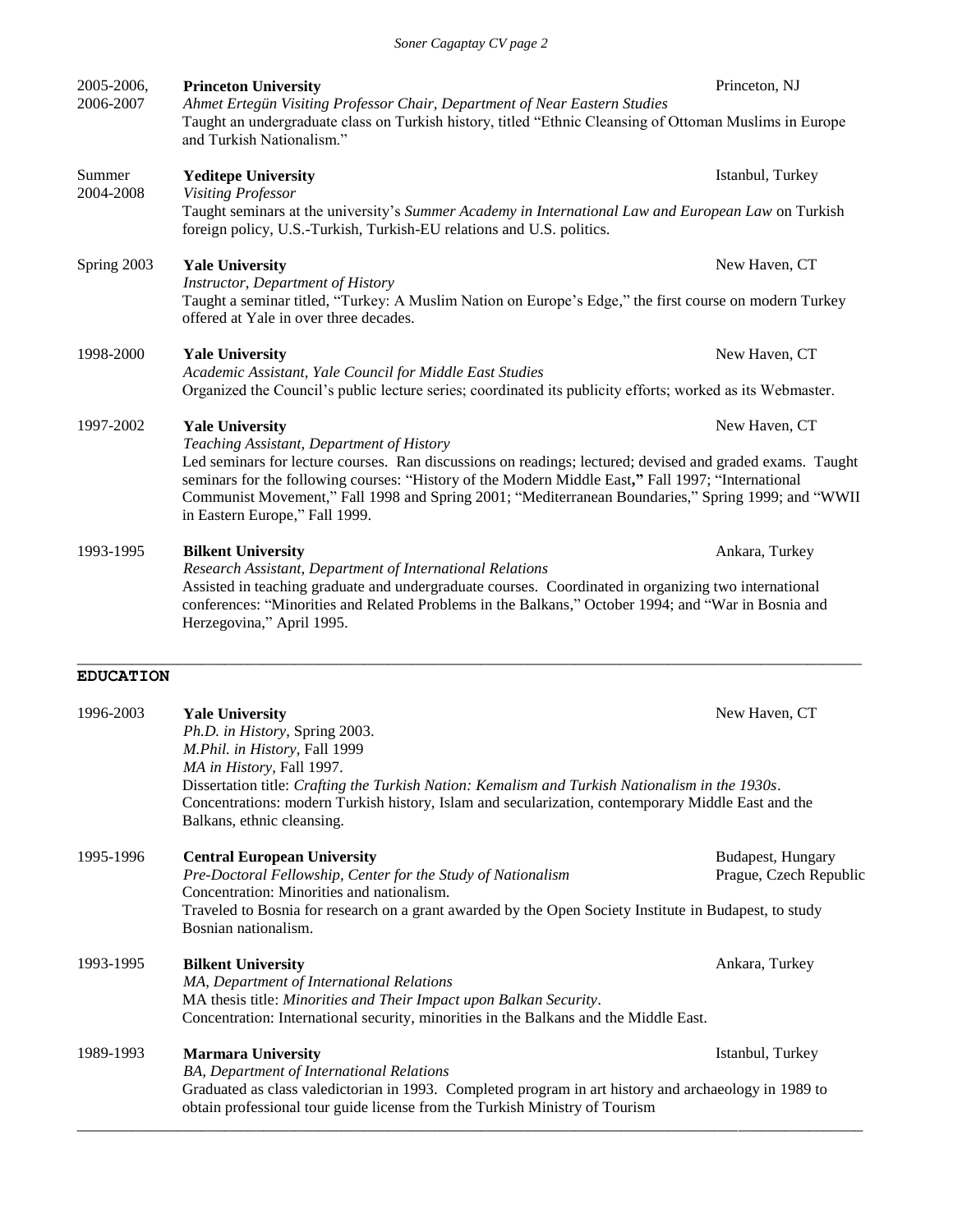#### **PUBLICATIONS**

#### **Books and Monographs**

*The New Sultan: Erdogan and the Crisis of Modern Turkey* (I.B. Tauris, forthcoming spring 2017).

*The Rise of Turkey: The Twenty-First Century's First Muslim Power,* (University of Nebraska Press: 2014)

*Turkey's New Political Landscape: Implications of the June 2011 Elections* (Washington Institute for Near East Policy, 2011)

*U.S.-Turkish Relations after Eight Years of AKP Rule: Can Washington Rebuild A Ruptured Partnership?* Scott Carpenter and Soner Cagaptay (Washington Institute for Near East Policy, 2010)

*Türk Kimdir: Modern Türkiye'de İslam, Sekülerleşme ve Milliyetçilik*. [Who is a Turk: Islam Secularization and Nationalism in Modern Turkey] (Istanbul: Istanbul Bilgi Üniversitesi, 2009).

Editor, *The Future of Iraqi Kurds* (Washington Institute for Near East Policy, 2008)*.* 

*Secularism and Foreign Policy in Turkey: New Elections, Troubling Trends* (Washington Institute for Near East Policy, 2007).

*Türkiye'de Laikliğin ve Dış Politikanın Geleceği: Seçimler ve Endişe Verici Gelişmeler* (Secularism and Foreign Policy in Turkey: New Elections, Troubling Trends) (Washington Institute for Near East Policy, 2007).

*Islam, Secularism and Nationalism in Modern Turkey: Who is a Turk?* (London: Routledge, 2006).

*Turkey at a Crossroads: Preserving Ankara's Western Orientation* (Washington Institute for Near East Policy, 2005).

#### **Articles in Edited Books**

"Defining Turkish Power: Turkey as a Rising Power Embedded in the Western International System", Paul Kubicek, Emel Parlar Dal, Tarik Oguzlu, ed., Turkey's Rise as an Emerging Power (Routledge, 2015).

"The Turks and Islam", Kemal Silay, ed., (Bloomington: Indiana, 2012).

"Turkish Identity and Minorities in Turkey," Metin Heper and Sabri Sayarı, eds., *Handbook of Modern Turkey* (London: Routledge, 2010).

"Religion, Ethnicity and Language and the Defining of Turkishness," Asher Susser, ed., *Turkey and Israel: A Comparative Analysis*, (Tel Aviv University, Tel Aviv, 2008).

"Türklüge Geçis: Modern Türkiye'de Göç ve Din," (Transition to Turkishness: Migration and Religion in Modern Turkey) in Haldun Gulalp ed., *Citizenship and Ethnic Conflict*, (Istanbul: Metis, 2007).

"Passage to Turkishness: Immigration and Religion in Modern Turkey," Haldun Gulalp, ed., *Citizenship and Ethnic Conflict: Challenging the Nation-State, (*London: Routledge Press, 2006).

"Turkey's New Role and U.S. Policy Towards the South Caucasus after dual NATO and EU Enlargement," Gayane Novikova, ed., *The South Caucasus as a Part of Wider Europe*, (Yerevan: Amrots Group, 2005).

"Can Americans, Turks, and Kurds Get Along in Northern Iraq? A Vision," Michael Knights, ed., *Operation Iraqi Freedom and the New Iraq*, (Washington D.C: The Washington Institute for Near East Policy, 2004).

#### **Articles in Journals**

Some examples include the following: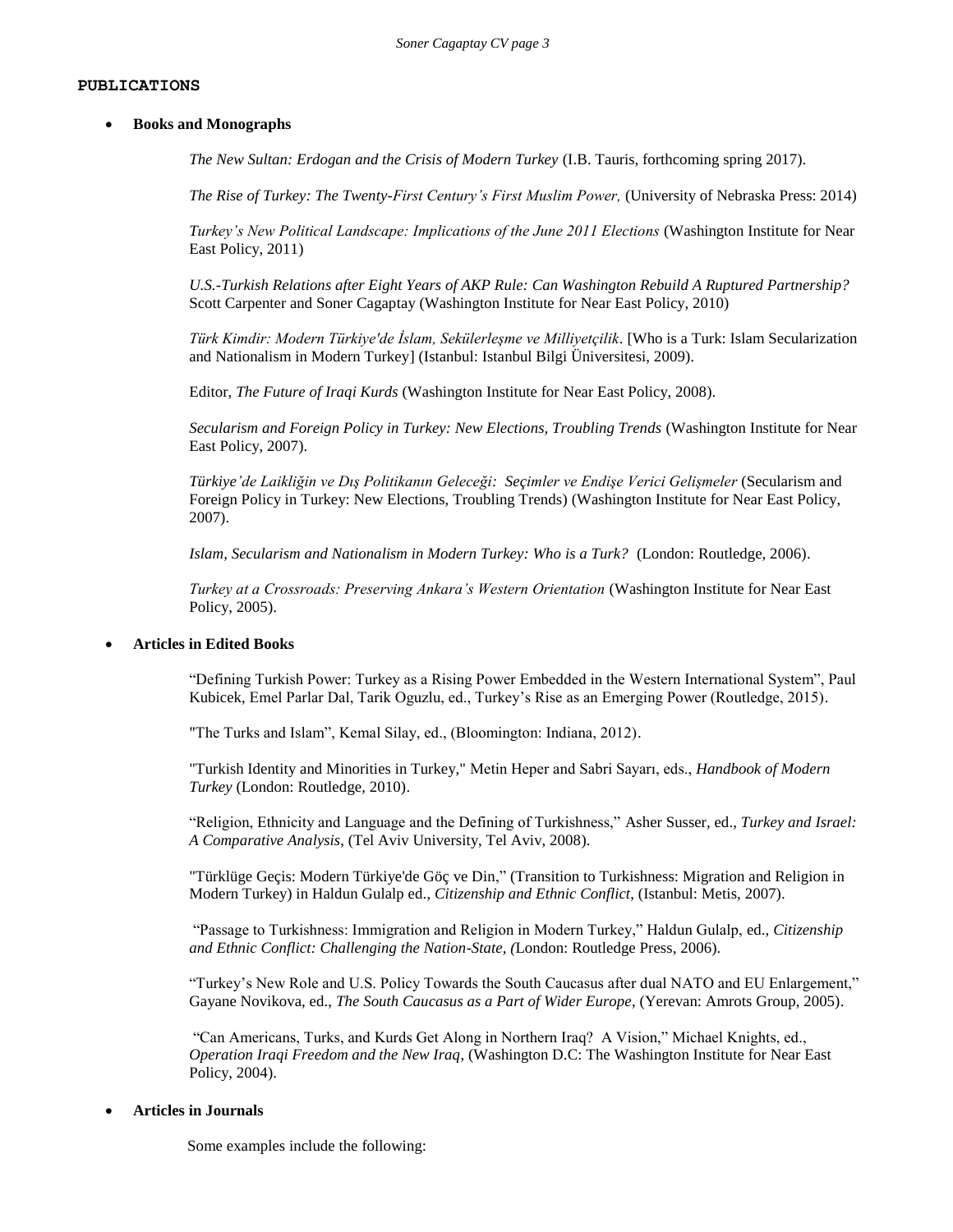"Turkey at a Crossroads" *IEMed Mediterranean Yearbook 2016* (September 2016).

"The Kurds in Turkey. A Gloomy Future" *Kurdistan: An Invisible Nation.* ISPI (June 2016)

"Ankara Moves Closer to Washington: How the Arab Spring Warmed U.S.-Turkish Relations," Middle East Studies (MES) at Marine Corps University, vol. 3, Issue 1 (January 2012).

"Turkey's Waning Appetite for Europe" *Jane's Islamic Affairs Analyst* (January 2009).

"How does the PKK Think? What does it Want?" *Middle East Quarterly* XIV*,* no. 1 (Winter 2006).

"Race, Assimilation and Kemalism: Turkish Nationalism and the Minorities in the 1930s," *Middle Eastern Studies* 40, no. 3 (May 2004).

"United States and Turkey in 2004: Time to Look North," *Turkish Policy Quarterly* 2, no. 4 (Winter 2004).

"Terror Arrives in Istanbul: Suggestions for Turkey, Europe, and the United States," *Turkish Review of Middle East Studies* 14 (2003).

"Citizenship Policies in Interwar Turkey," Nations and Nationalism 9, no. 4 (October 2003).

"The November 2002 Elections and Turkey's New Political Era," *Middle East Review of International Affairs* 6, no. 4 (December 2002).

"Reconfiguring the Turkish Nation in the 1930s," *Nationalism and Ethnic Politics* 8, no. 2, (Summer 2002).

"Population Resettlement and Immigration Policies of Interwar Turkey: A Study of Turkish Nationalism," *Turkish Studies Association Bulletin* 26, no. 2, (Fall 2002).

"Kim Türk, Kim Vatandaş? Erken Cumhuriyet Dönemi Vatandaşlık Rejimi Üzerine bir Çalışma," (Who is Turkish, Who is a Citizen? A Study on the Citizenship Regime of Early Turkish Republic) *Toplum Bilim*, (Istanbul), no. 98 (Fall 2003).

"Otuzlarda Türk Milliyetçiliği'nde Irk, Dil, ve Etnisite," (Race, Language and Ethnicity in Turkish Nationalism in the 1930s) in *Milliyetçilik* [Nationalism] ed. Tanıl Bora, *Modern Türkiye'de Siyasi Düşünce* (Political Thought in Modern Turkey) vol. 4, (Istanbul: İletişim, 2002).

"Kemalist Dönemde Göç ve İskan Politikaları: Türk Kimliği Üzerine bir Çalışma," (Population Resettlement and Immigration Policies Under Kemalism: A Study of Turkish Nationalism) *Toplum Bilim*, (Istanbul), no. 93 (Summer 2002).

## **Book Reviews**

"March to Modernity," *Washington Post*, 14 March 2005.

"Turkey and the European Union," *International Journal of Turkish Studies* 10, nos. 1-2 (Fall 2004).

"Political Leaders and Democracy in Turkey," *Middle East Quarterly* 21, no. 2 (Spring 2004).

#### **Newspaper and Magazine Articles**

In addition to regular columns in CNN' s Global Public Square, and Hürriyet Daily News, the oldest, most influential and prominent English version of Turkish news in print, I have contributed to more than three hundred publications. The following is a representative sample:

"Russia-Turchia, Prove di Disgelo" [Russia-Turkey, Thaw Trial] *Limes,* 2 November 2016.

"If Tensions Increase with the West, Erdogan Might Find a Friend in Putin" *The Guardian*, 23 July 2016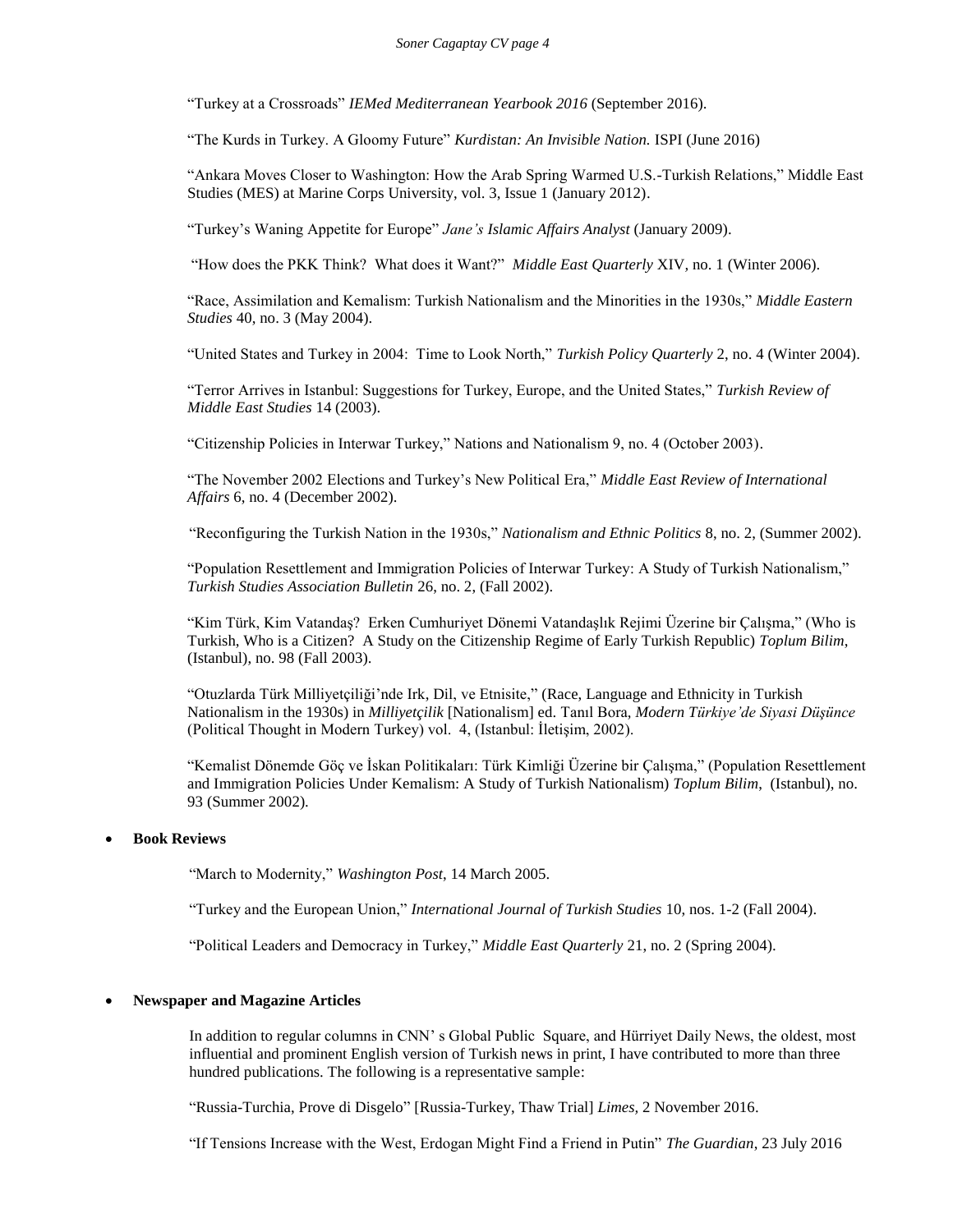"The Coup Attempt is Bad News for Turkey's Democracy" *Washington Post*, 18 July 2016. "Why the Islamic State Targets Muslim Countries like Turkey" *Washington Post*, July 6, 2016 "Turkey's Istanbul Attack Vengeance Will Be Like 'Rain from Hell'" *CNN*, June 29, 2015 "Where Does Erdogan Want to Take Turkey?" *US News & World Report*, 15 June 2015 "The War of All Against Turkey," *Wall Street Journal*, 21 March 2016. "Is Turkey Coming in from the Cold in Europe?" *CNN*, 28 March 2016. "Turkey Is in Serious Trouble," *The Atlantic*, 5 October 2015. "The Next Step in Erdogan's Dance with the Kurds," *The Wall Street Journal*, 3 June 2015. "Turkey's Middle-East Dream Becomes a Nightmare," *The Wall Street Journal*, 3 September 2014. "After Erdogan, Turkey's Future Will Be Liberal," *The New York Times*, 14 August 2014. "The Islamist Feud behind Turkey's Turmoil," *The Wall Street Journal*, 29 December 2013. "The E.U. Needs Turkey," *The New York Times*, 23 December 2013. "Turkey Seeks to Lock In Long-Term Security," *Washington Post*, 8 November 2013. "The Middle Class Strikes Back," *The New York Times*, 5 June 2013. "Turkey Fears Russia Too Much to Intervene in Syria," *The Atlantic*, 6 May 2013. "The Right Way for Turkey to Intervene in Syria," *The New York Times*, 11 October 2012. "Syria Becomes a Wedge between U.S. and Turkey," *The Washington Post*, 5 October 2012. "Ties to Neighbors, Not Their Dictators," *The New York Times*, 16 November 2011. "From Ataturk to Erdogan, reshaping Turkey," *The Washington Post*, 15 August 2011. "Turkish Lessons for the Arab Spring," *The Wall Street Journal*, 14 June 2011. "Hair today, prime minister tomorrow," *Monocle*, 24 August 2010. "Turkey's Clash of Civilizations," *The Wall Street Journal*, 8 June 2010. "Lose-lose for Turkey and Israel", *The Jerusalem Post*, 4 June 2010.

"Abandoning Ataturk" *Newsweek*, 19 September 2009.

Turkey's Initiative for Syrian-Israeli Peace *Radikal*, 4 June 2008.

"What Muslim World?" *Foreign Policy*, 3 June 2009.

"Una unión mal enfocada" [Misfocused Union], *ABC*, 6 April 2009.

"Turkish-Israeli Ties after the Deluge" *Jerusalem Post*, 14 February 2009.

"Is Turkey Still a Western Ally?" *Wall Street Journal Europe*, 22 January 2009

"Turkey Bows to the Dark Side" *Los Angeles Times*, 19 August 2008.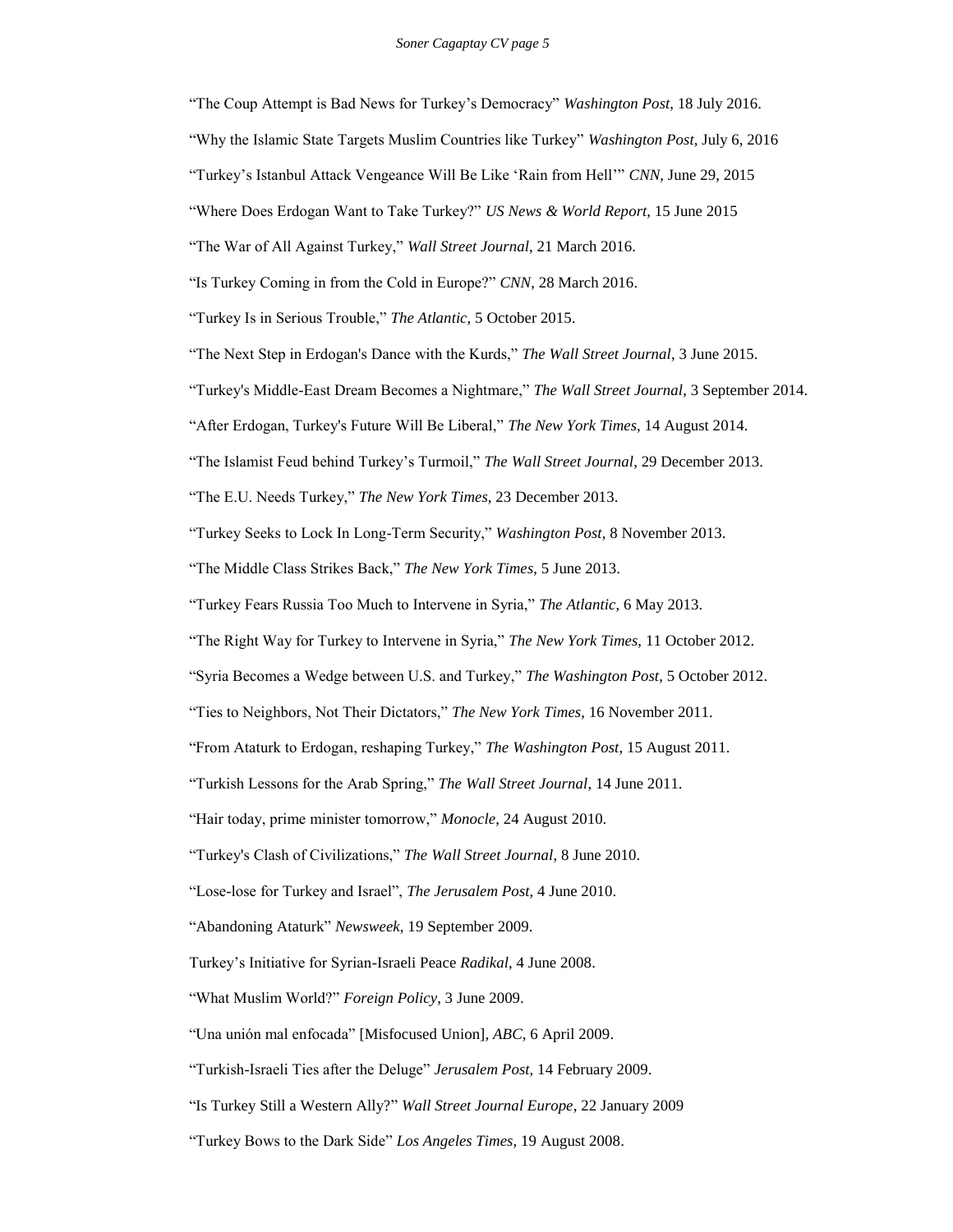"Turkish Déjà vu" *International Herald Tribune*, 18 July 2008.

"Turkish Secularism is Withering" *Newsweek*, 3 September 2007.

"Ein Tuch das Trennt" [A Scarf that Separates], *Financial Times Deutschland,* 22 August 2007.

"How will the Turkish Military React?" *Real Institute El Cano (Spanish Royal Institute)*, 16 July 2007.

"Europe's Terror Problem: PKK Fronts inside the EU" Policy Watch # 1057, (co-authored, The Washington Institute for Near East Policy [TWI], 2005).

"Eastern Heading" *The New Republic Online,* 11 September 2004.

**"**U.S. Must Address Turkey's War Fears," *The Baltimore Sun*, 3 November 2002.

\_\_\_\_\_\_\_\_\_\_\_\_\_\_\_\_\_\_\_\_\_\_\_\_\_\_\_\_\_\_\_\_\_\_\_\_\_\_\_\_\_\_\_\_\_\_\_\_\_\_\_\_\_\_\_\_\_\_\_\_\_\_\_\_\_\_\_\_\_\_\_\_\_\_\_\_\_\_\_\_\_\_\_\_\_\_\_\_\_\_\_\_\_\_\_\_\_\_\_\_\_

## **EVENTS**

#### **Conference Papers and Academic Presentations**

The follow is a representative sample:

Guest Lecturer: "Energy, Economics and Security Challenges in the Eastern Mediterranean: Diplomatic Solutions," U.A.E National Defense College, Abu Dhabi, U.A.E., January 19, 2015

Panel Speaker: "Turkey and Iran", Next Generation Seminar, Near East South Asia Center For Strategic Studies, National Defense University, Washington DC, September 11, 2013

Guest Lecturer: "Turkish Model: Turkey's Role in the Arab Spring", Lecture Series, Marine Corps War College, January 12, 2012

Guest Lecturer: "The Dynamic Between Turkey's Political System and the Military" Regional Studies Course, Marine Corps War College, May 9, 2011

Guest Lecturer: "Israeli-Turkish Relations and Beyond," Ottoman and Modern Turkish Studies Chair, Indiana University, Institute for the Study of Contemporary Antisemitism and the Borns Jewish Studies Program, Indiana University, January 26, 2010

Guest Lecturer: "Is Turkey Slipping Away from the West?" Command and General Staff College and School of Advanced Military Studies, Fort Leavenworth, Kansas, April 2009

Guest Lecturer: "Turkey's Accession into the European Union," Georgetown University in Turkey, McGhee Center for Eastern Mediterranean Studies; Alanya, Turkey, July 23, 2008

Halle Speaker: "Islam, Secularism, and Nationalism in Turkey: Who is a Turk?" The Claus M. Halle Institute for Global Learning, Emory University, October 17, 2006

Speaker; "Who is Turkish, Who can become Turkish? Citizenship and Nationality in Interwar Turkey," Center for Middle Eastern Studies, Harvard University, Cambridge; MA., March 6, 2003

Panelist: "State and Turkishness in Interwar Turkey," in panel, titled, National Identity, Modernity, and the State in Interwar Turkey. "Middle East Studies Association 36th Annual Conference," Washington DC, November 23-26, 2002

Guest Speaker: "Islam in Power in Turkey?" School of Advanced International Studies, Johns Hopkins University, Washington D.C., November 13, 2002.

#### **Presentations, Lectures, Seminars, and Panels**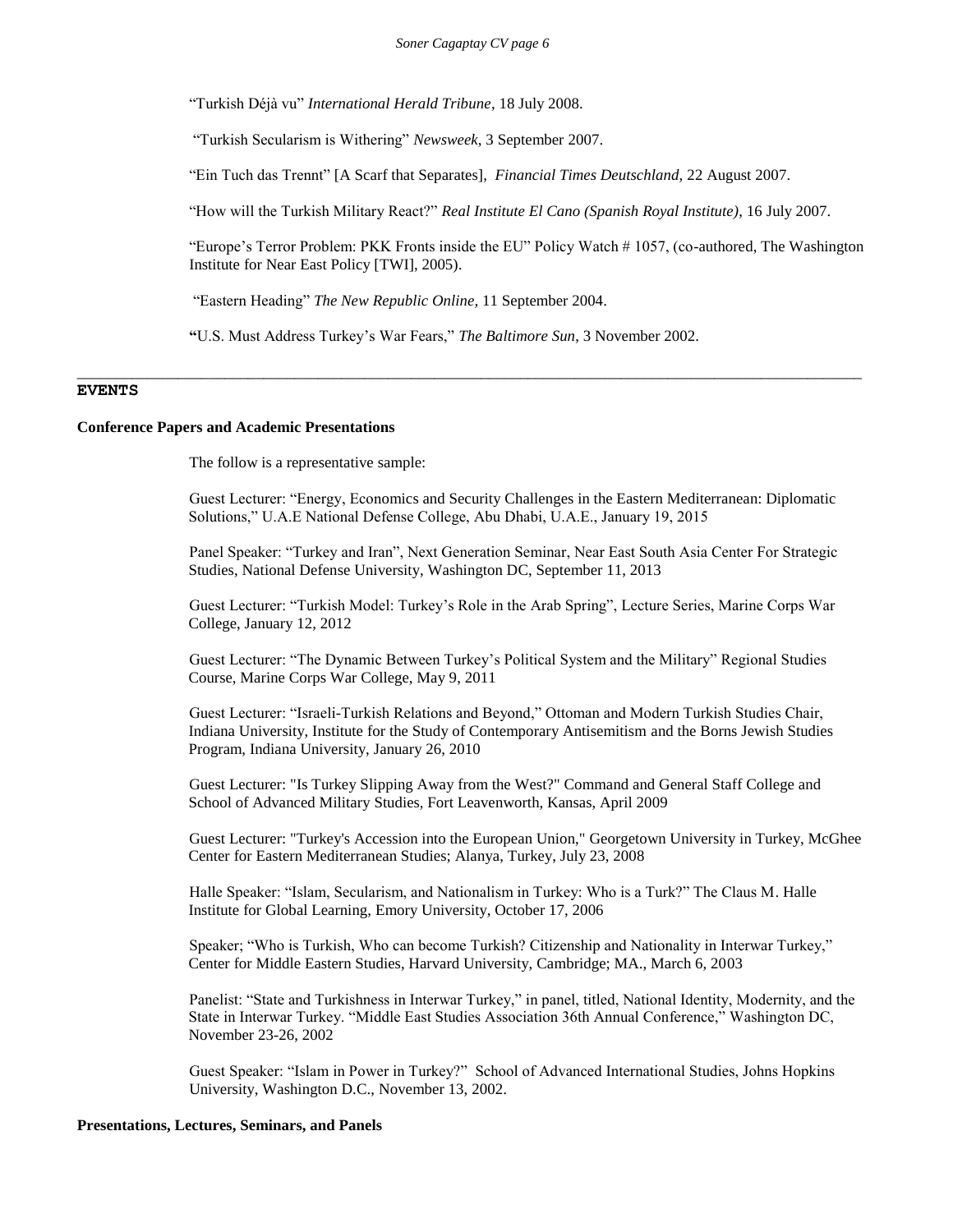The follow is a representative sample:

Panelist: "Turkey Back from the Polls: What Do the Results Tell Us About Our Ally?" The Congressional Study Group on Turkey, June 11, 2015

Panelist: "Security Dialogues I- The Rise of Non-State Actors in a Disintegrating Region," The Atlantic Council Energy and Economic Summit 2014, Istanbul, Turkey, November 19, 2014

Panelist: Westminster Debate: 'Dynamics of 'New Turkey': Domestic and Foreign Challenges,' CEFTUS, House of Commons, U.K. Parliament, London, UK, October 14, 2014

Book Presentation: "The Rise of Turkey," Ralph J. Bunche Library, US Department of State, Washington, DC, January 27, 2014

Lecture, "Islam and Secularism in Modern Turkey," Department of Religion Interfaith Lecture Series, Chautauqua Institution, Chautauqua, NY, August 13, 2013

Presentation: "Turkey, Gas Markets and the Geopolitical Picture," Harvard University's Kennedy School, Boston, MA, October 21, 2011

Keynote Speaker: "Which way is Turkey going?" Turkey Assessment Group, European Parliament, Brussels, and September 29, 2010

Guest Speaker: "U.S.-Turkish Relations under the Obama Administration," Turkish-American Business Forum, New York City, May 26, 2009

Presentation: "Turkish Foreign Policy," Estonian foreign ministry policy planning staff, January 14, 2009

Presentation: "Turkish Politics under the AKP," Staff of European Union Commissioner for Enlargement; Brussels, Belgium, October 7, 2008

Keynote Speaker: "How does the PKK Think? What does it want?" Operational Working Group on PKK Terrorism Financing Activities, Prague, Interpol, Czech Republic, June 1-2, 2006

Panel Speaker: "Persistent Secularism in Turkey: Is the AKP a Threat?" Institute for Foreign Policy Analysis (IFPA), Washington DC, February 9, 2006

Presentation: "Turkey at a Crossroads," The Congressional Study Group on Turkey, December 9, 2005

Panelist: "Turkey's New Neighborhood Policy" in panel on regional cooperation at the "NATO Conference on Black Sea Security," George C. Marshall Center European Center for Security Studies, Munich, Germany, December 6-8, 2004

Guest Speaker: "Turkey between Brussels and Baghdad," Council on Foreign Relations, NYC, June 17, 2004

Seminar: "Turkey: Big Picture," The World Bank, Washington DC, February 5, 2004

High-level Roundtable Conference: "Turkey and the EU," Dutch Foreign Ministry, Amsterdam, Netherlands, November 6-7, 2003

Presentation: "U.S. Policy towards the Middle East and Turkey," Executive Committee of Justice and Development Party (AKP), Ankara, Turkey, June 3, 2003

## **Congressional and Other Legislative Testimonies**

House of Representatives, House Committee on Foreign Affairs, Subcommittee on Europe, Eurasia, and Emerging Threats: "The Future of Turkish Democracy," July 15, 2014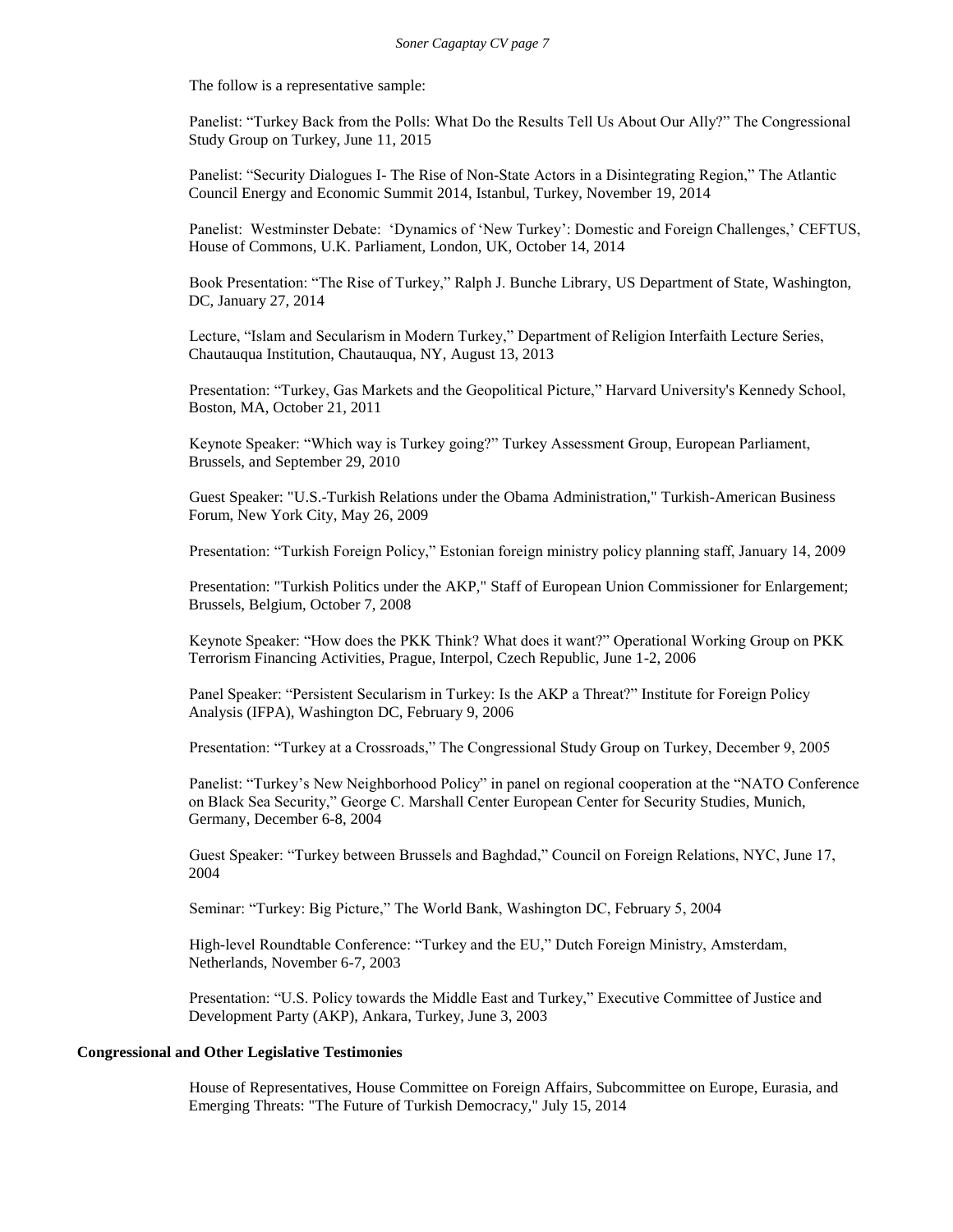House of Representatives, House Committee on Foreign Affairs, Subcommittee on Europe, Eurasia, and Emerging Threats: "Turkey at a Crossroads: What do the Gezi Park Protests Mean for Democracy in the Region," June 26, 2013

House of Representatives, Committee on Foreign Affairs Hearing on Turkey's New Foreign Policy Direction:

"Implications for U.S.-Turkish Relations," July 28, 2010

House of Representatives, U.S. Commission on Security and Cooperation in Europe (Helsinki Commission): "Turkey after July 2007 Elections: Domestic Politics and International Relations," July 26, 2007

House of Representatives, Committee on International Relations, Hearing at the Subcommittee on the Middle East and Central Asia: "Is There a Clash of Civilizations? Islam, Democracy, and U.S.-Middle East Policy," September 14, 2006

The Committee on Foreign Affairs, Defense, and Security of the Senate of the Parliament of the Czech Republic: "Turkey in Europe—Europe in Turkey?" Prague, Czech Republic, April 18, 2006

House of Representatives, Committee on International Relations, Hearing at the Subcommittee on Europe and Emerging Threats, Washington DC, May 11, 2005

House of Representatives, Committee on International Relations, Hearing at the Subcommittee on Europe: "The Future of Turkey and U.S. -Turkish relations," Washington, DC, October 1, 2003

#### **Private Briefings for U.S. Government Officials**

Some examples include the following:

Vice President of the U.S. Joe Biden, Briefing on Turkish-U.S. Relations, October 13, 2016

"Turkey After the Failed Coup" Policy Planning Staff, State Department, August 25, 2016

"Turkey's ISIS Policy", Brett McGurk, Special Presidential Envoy for the Global Coalition to Counter ISIL, State Department, September 7, 2016

Senator Bob Menendez, Washington DC, December 15, 2015

Senator Tim Kaine, Washington DC, December 9, 2015

John R. Bass, U.S. Ambassador to Ankara, Washington DC, October 9, 2014

Key Briefer, "Eastern Mediterranean Engagement Series", Office of Southern European Affairs, October 31, 2013

Vice President of the U.S. Joe Biden, Briefing on Turkish-U.S. Relations, November 29, 2011

U.S. European Command, Stuttgart, December 16, 2010

Secretary of State, Hillary Rodham Clinton, Briefing on Turkish-US Relations, August 12, 2010

James Jeffrey, U.S. Ambassador to Ankara, September 16, 2009

Ross Wilson, U.S Ambassador to Ankara, October 1, 2008

Gen. (ret.) Joseph Ralston, U.S. Coordinator for Encountering the PKK, April 11, 2007

Counselor to the Secretary of State Philip Zelikow, September 27, 2006

Deputy U.S. Coordinator for Encountering the PKK, Admiral Robert Moeller, September 6, 2006